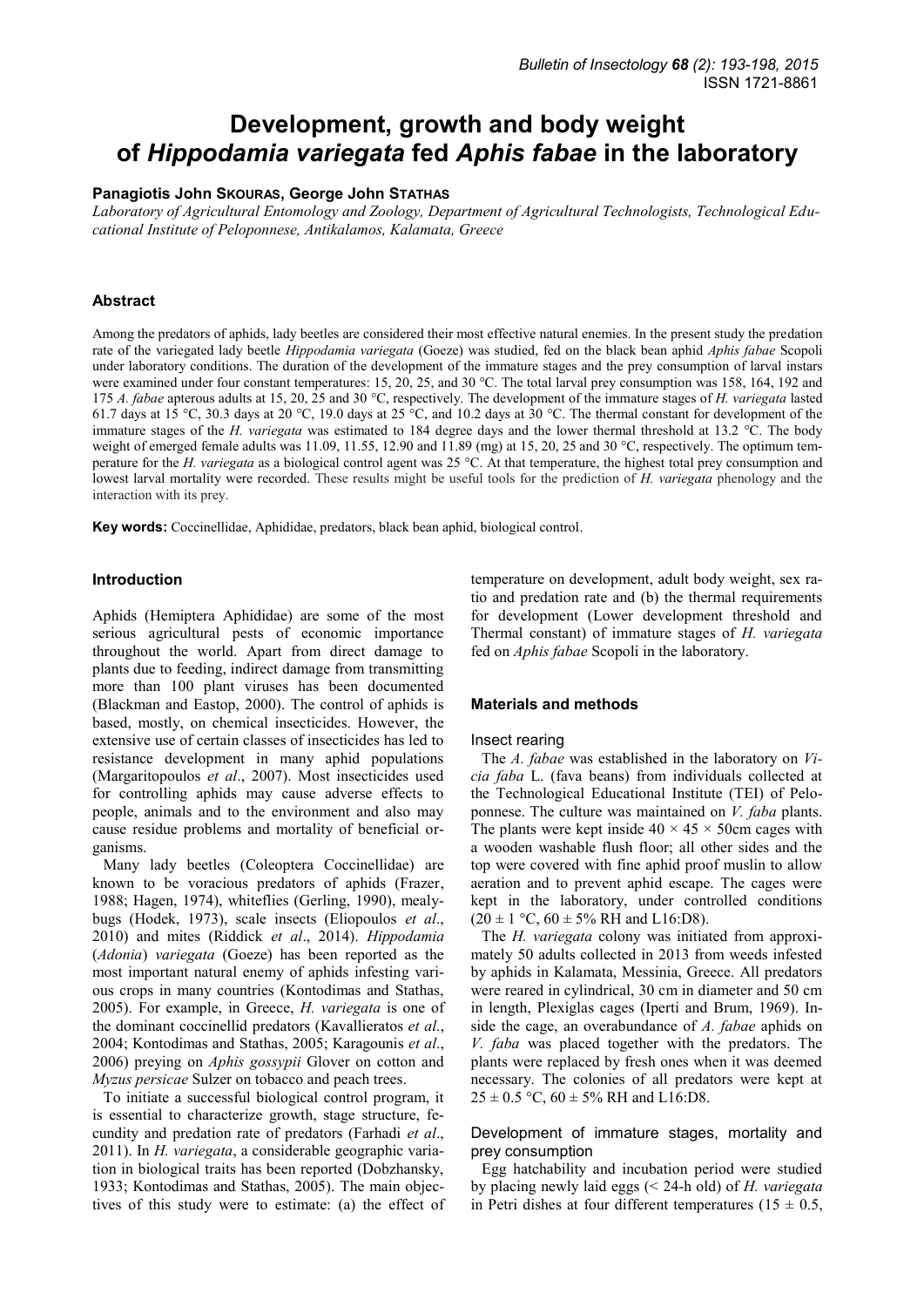$20 \pm 0.5$ ,  $25 \pm 0.5$  and  $30 \pm 0.5$  °C),  $60 \pm 5\%$  RH and L16:D8. Egg hatching was recorded daily and each emerging larva was transferred separately inside a Blackman box  $(7.7 \times 4.5 \times 2cm)$  with a fine camel hair brush at the base of which a piece of water saturated moss was placed (Blackman, 1971). In each box, a detached leaf from *V. faba* plants whose petiole was inserted into the moss was placed. One hundred *A. fabae*  apterous adults (1 day old) were placed on the leaf on daily basis. The larvae were examined daily for moulting. At the same time, the aphids found alive were counted and removed, and 100 new aphids were introduced into the box. The *V. faba* plant leaf was replaced with a fresh one when it was deemed necessary. Each egg and the subsequent larva were considered as replication at each temperature.

The newly emerged adults were sex ratio records and weighed using an ADAM PMB53 (Maidstone Road, Kingston, Milton Keynes, U.K.) electronic balance. Before measurement, the insects were immobilized by exposure to 0 °C for 2-3 min.

# Data analysis

The Kolmogorov-Smirnov test was used to determine if data deviated from normality. The effects of temperature on preimaginal development were examined by one-way analysis of variance (ANOVA). Two-way ANOVA was also used to examine the effects of temperature and sex on adult weight. The effects of temperature and larval instar on total and daily aphid consumption of *H. variegata* were also examined. Data obtained from total and daily prey consumption at different temperatures were analyzed using one-way ANOVA, whereas data on total and daily aphid consumption during the entire larval development of *H. variegata* was analysed using one-way ANOVA with temperature as the factors. In all above cases, means were separated by Duncan's test.

The relationship between rate of development (Y, inverse of developmental period in days) and temperature of each developmental stage, as well as the total immature development, were estimated by the linear regression model:  $y = a + bx$ , where *y* is the developmental rate at temperature *x* (Arnold, 1959). The lower temperature threshold  $(T_0)$  for development was determined as the *x*-intercept of the linear equation (−*a*/*b*) and the summation of day-degrees (DD, 1/*b*) requirements as the inverse of the slope of the above equation. Statistical analyses were conducted using SPSS ver. 18 for Windows (SPSS, 2009).

#### **Results**

Egg, larval and pupal mortality of *H. variegata* are shown in table 1. The egg to adult survival rate increased from 43.4% to 71.9% as temperature increased from 15 to 25 °C, but decreased to 50.0% at 30 °C. Egg and first instar larvae were found to have the highest mortality. Pre-imaginal mortality for *H. variegata* was not significantly different among temperatures ( $\chi^2$ <sub>3</sub> = 7.74,  $P \leq 0.052$ ).

The duration of larvae development was longer than the duration of the other stages, at all temperatures tested (table 2). The developmental period was temperature dependent for egg (*F* <sub>3, 89</sub> = 1022.6,  $P \le 0.001$ ),

**Table 1.** Percentage mortality of *H. variegata* feeding on *A*. *fabae* at four constant temperatures and long day length (L16:D8).

|                |    | $\%$<br>Mortality |    |       |    |               |       |       |  |  |  |
|----------------|----|-------------------|----|-------|----|---------------|-------|-------|--|--|--|
| Life stages    |    | $15 \text{ °C}$   |    | 20 °C |    | $25^{\circ}C$ | 30 °C |       |  |  |  |
|                | N  | $\%$              | N  | $\%$  | N  | $\%$          | N     | $\%$  |  |  |  |
| Egg            | 53 | 26.41             | 42 | 16.67 | 32 | 9.38          | 50    | 22.00 |  |  |  |
| L1             | 39 | 25.64             | 35 | 20.00 | 29 | 6.90          | 39    | 17.95 |  |  |  |
| L2             | 29 | 10.35             | 28 | 10.71 | 27 | 3.70          | 32    | 6.25  |  |  |  |
| L <sub>3</sub> | 26 | 3.84              | 25 | 4.00  | 26 | 3.85          | 30    | 16.67 |  |  |  |
| L4             | 25 | 4.00              | 24 | 4.16  | 25 | 4.00          | 25    | 0.00  |  |  |  |
| $L1-L4$        | 39 | 38.46             | 35 | 34.29 | 29 | 17.24         | 39    | 35.90 |  |  |  |
| Pupa           | 24 | 4.17              | 23 | 4.35  | 24 | 4.17          | 25    | 0.00  |  |  |  |

N: number of replications.

**Table 2.** Development time (days) of *H. variegata* feeding on *A. fabae* at four constant temperatures and long day length. Numbers in brackets denote standard error of means.

|             |    | 15 °C        |    | 20 °C        |    | $25^{\circ}C$ |    | 30 °C        |           |
|-------------|----|--------------|----|--------------|----|---------------|----|--------------|-----------|
| Life stages | N  | Davs         |    | Davs         |    | Davs          |    | Davs         |           |
| Egg         | 23 | 10.17(0.11)a | 22 | 5.91(0.11)b  | 23 | 3.65(0.11)c   | 25 | 2.06(0.11)d  | $1022.6*$ |
| Larva       | 23 | 35.43(0.49)a | 22 | 16.45(0.51)b | 23 | 10.30(0.49)c  | 25 | 5.26(0.47)d  | 729.7*    |
| Pupa        | 23 | 16.04(0.21)a | 22 | 7.95(0.22)b  | 23 | 5.04(0.21)c   | 25 | 2.84(0.21)d  | $740.6*$  |
| Adult       | 23 | 61.65(0.47)a | 22 | 30.32(0.48)  | 23 | 19.0(0.47)c   | 25 | 10.16(0.45)d | $2316.1*$ |

N: number of replications. Means followed by a different small letter within a row differ significantly ( $P < 0.05$ ) by Duncan's test.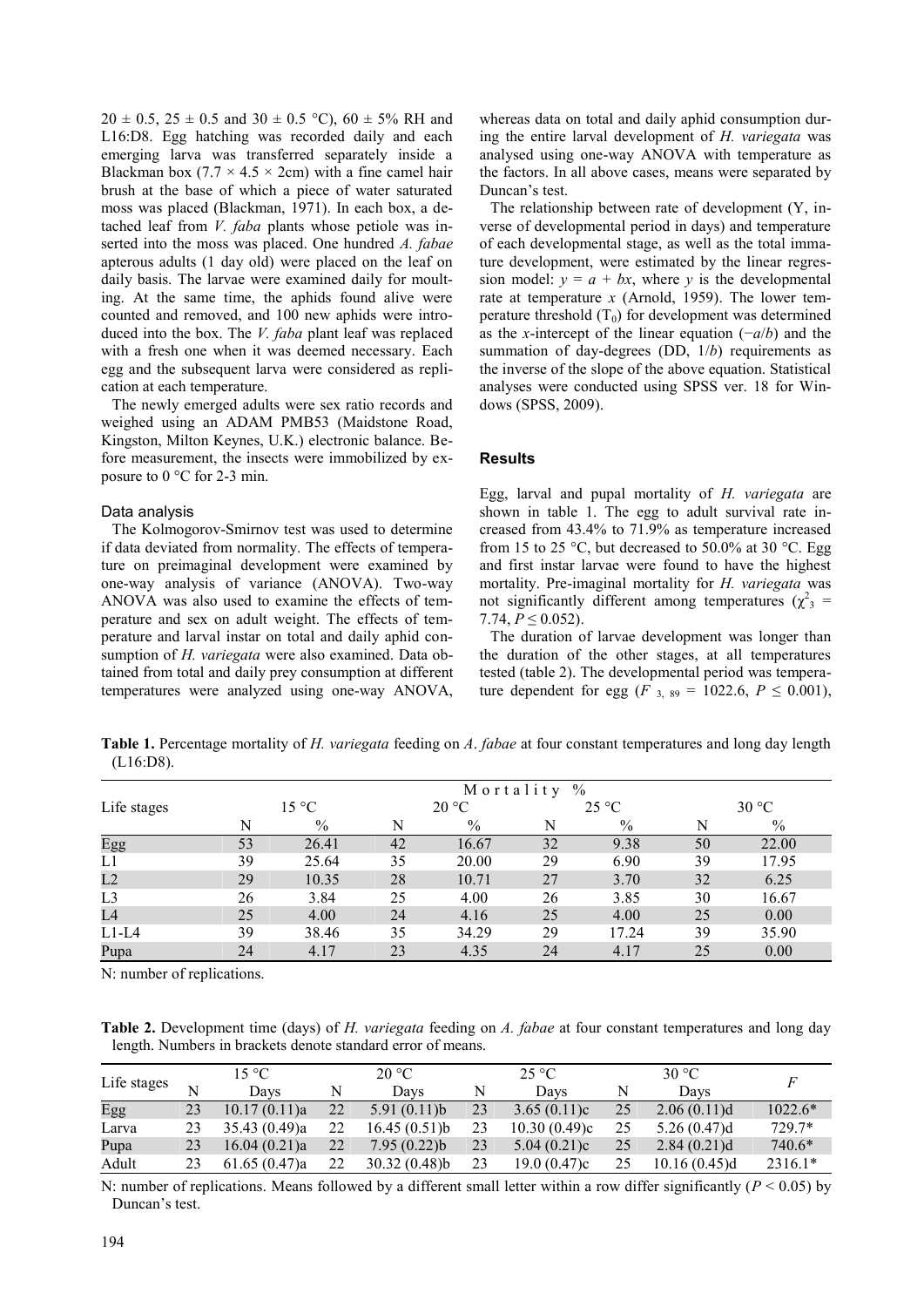

**Figure 1.** Box plots showing mean body weight of *H. variegata* females fed on *A. fabae* at four constant temperatures and long day length. Means followed by a different letter are significantly different from each other based on a Duncan's test at *P* < 0.05.

larval (*F* <sub>3, 89</sub> = 729.7, *P*  $\leq$  0.001), pupal (*F* <sub>3, 89</sub> = 740.8,  $P \leq 0.001$ ) and for the total preimaginal development of *H. variegata* (*F*  $_{3,89}$  = 2316.1, *P*  $\leq$  0.001).

The weight of emerged adults was 9.74, 9.82, 10.69 and 9.76 (mg) at 15, 20, 25, and 30  $^{\circ}$ C, respectively, but do not seem temperature dependent ( $F_{3, 89} = 1.157, P <$ 0.331). However, sex affects adult weight significantly, with females being heavier than males  $(F_{1, 93} = 148.23)$ ,  $P \leq 0.001$ ). Additionally, female body weight was significantly different between temperatures ( $F_3$ ,  $37$  = 3.57,  $P < 0.023$ ). The weight of emerged females was 11.09, 11.55, 12.90 and11.89 mg at 15, 20, 25, and 30 °C, respectively (figure 1). Sex ratio (% females) was 47.8%, 50.0%, 43.5% and 36.0% at 15, 20, 25 and 30 °C, respectively. Sex ratio was not different amongst temperatures ( $\chi^2$ <sub>3</sub> = 1.11, *P* ≤ 0.775).

The temperature threshold fluctuated between 12.3 °C for the egg stage and 13.5 °C for the larvae stage. The linear regression parameters (intercept and slopes) that describe the relationship between developmental rate (*y*) and temperature (*x*) are shown in table 3. The lower slope *i.e.* 0.1454 was recorded at the larvae instar which had the longest duration of all temperatures tested. For the rest of the stages, the slope increased as the duration of development decreased.

Daily aphid consumption during the whole larval development, as well as the total number of aphids consumed in each larval instar of *H. variegata* are shown in tables 4 and 5. The total larval prey consumption was 157.5, 163.5, 192.2 and 174.8 aphids at 15, 20, 25, and 30 °C, respectively. One-way ANOVA indicated that total aphid consumption was significantly different among temperatures (*F* <sub>3, 89</sub> = 12.36, *P* < 0.001).

During the fourth larval instar of *H. variegata* consumed the highest number of aphids per day under all temperatures. The mean daily larval prey consumption

was 4.5, 10.1, 19.0 and 33.9 aphids at 15, 20, 25 and 30 °C, respectively. Significant differences were observed among temperatures and mean daily aphid consumption (*F* <sub>3</sub>  $_{89}$  = 311.75, *P* < 0.001).

#### **Discussion**

Among the developmental stages of *H. variegata*, the egg and the first instar larvae suffered the highest mortality between 15 and 20 °C. Relatively high mortality of the first instars as compared to other stages has been reported for other Coccinellidae (Omkar and Pervez, 2004), which was possibly due to their small size and the thin and soft cuticle which makes them more vulnerable to physical stressors (Omkar and Pervez, 2004). In the present study, the eggs suffered maximum mortality at minimum and maximum temperatures of 15 and 30 °C, respectively. Many authors (e.g., Orr and Obrycki, 1990; Miller, 1992; Rodriguez-Saona and Miller, 1999; Benelli *et al*., 2015) have reported that severe mortality during immature stages of predatory Coccinellidae occurs at temperatures near the developmental threshold.

It has been reported that exposure of different immature stages of aphidophagous coccinellids to higher temperatures results in an increase in the development rate (Stathas 2000; Omkar and Pervez 2004). The significant differences in the developmental period of each of the life stages of *H. variegata* suggest that all stages were sensitive to temperature fluctuations. Pre-imaginal development (egg to adults) in *H. variegata* varied from 61.6 to 10.2 days for temperatures between 15 to 30 °C respectively. The total developmental period (egg to adult emergence) of *H. variegata* found in the present study was higher than the study by Jalali *et al*., (2014)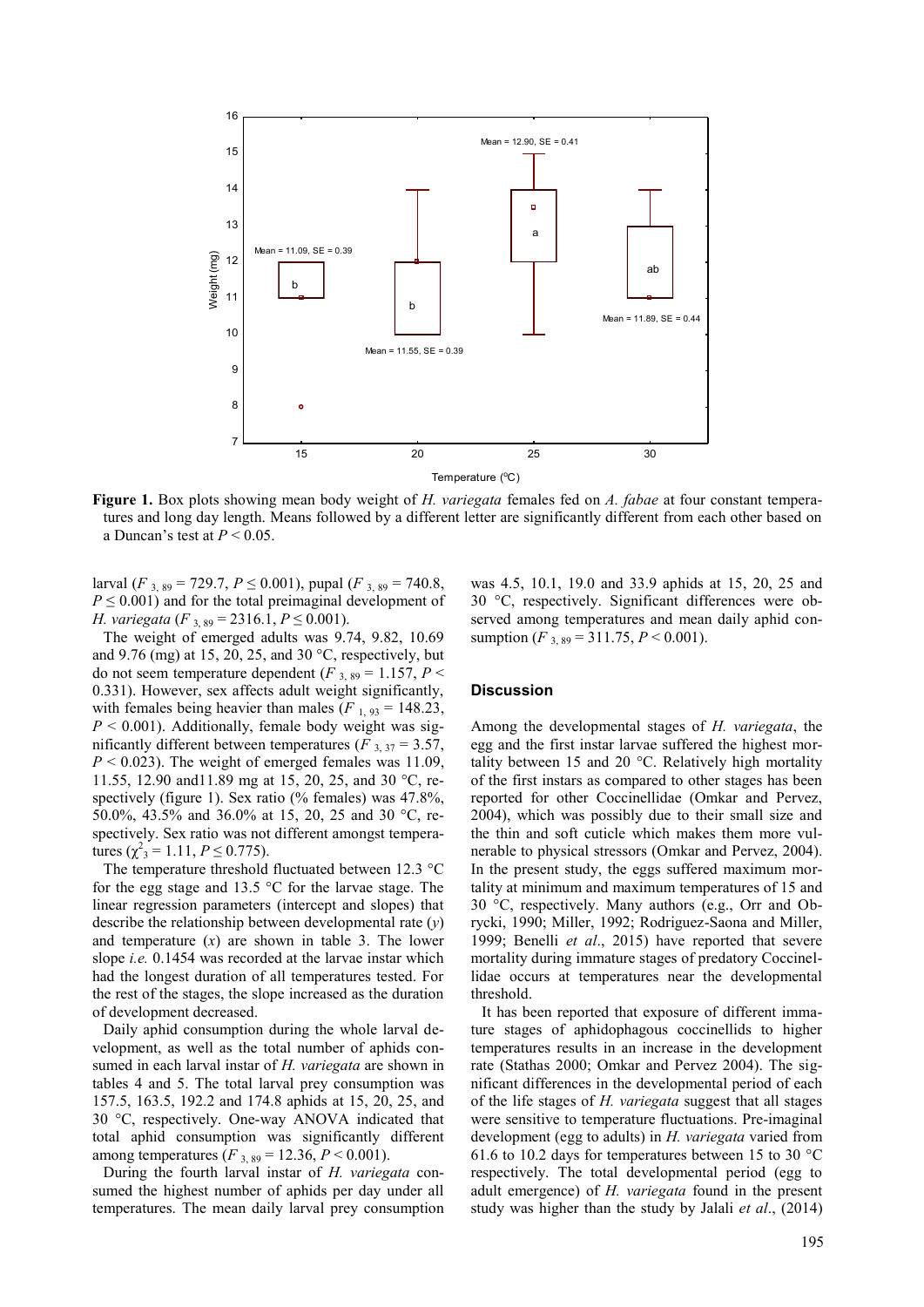| Life stage |      | DD    | Equation                   | $R^2$ (df)  |                  |
|------------|------|-------|----------------------------|-------------|------------------|
| Egg        | 12.3 | 38.8  | $y = -0.31834x + 0.025744$ | 0.91(1, 93) | ${}_{0.05}$      |
| Larvae     | 13.5 | 93.1  | $v = -0.1454x + 0.010739$  | 0.87(1, 93) | ${}_{0.05}$      |
| Pupae      | 12.9 | 50.3  | $v = -0.25618x + 0.019863$ | 0.83(1, 93) | ${}_{0.05}$      |
| Egg-adult  | 13.2 | 184.4 | $v = -0.07137x + 0.005422$ | 0.90(1, 93) | ${}_{\leq 0.05}$ |

**Table 3.** Developmental threshold (T<sub>0</sub>) and degree day (DD) requirements in *H. variegata* feeding on *A. fabae* at four constant temperatures and long day length.

**Table 4.** Total prey consumption of *H. variegata* larvae feeding on *A. fabae* at four constant temperatures and long day length. Numbers in brackets denote standard error of means.

|                |    | 15 °C         |    | 20 °C           |    | $25^{\circ}$ C |    | 30 °C           |         |
|----------------|----|---------------|----|-----------------|----|----------------|----|-----------------|---------|
| Life stages    | N  | <b>TAC</b>    | N  | <b>TAC</b>      | N  | TAC.           | N  | <b>TAC</b>      |         |
| L1             | 23 | 6.7(0.45)a    | 22 | 7.4 $(0.46)$ ab | 23 | 9.4(0.45)c     | 25 | $8.2(0.43)$ bc  | $6.7*$  |
| L2             | 23 | 10.8(0.58)a   | 22 | 13.4(0.59)b     | 23 | 12.6(0.58)     | 25 | $12.3(0.55)$ ab | $3.6*$  |
| L <sub>3</sub> | 23 | 21.8(1.00)a   | 22 | $24.7(1.03)$ ab | 23 | 27.5(1.00)b    | 25 | 23.6(0.96)a     | $5.6*$  |
| L4             | 23 | 118.2(4.34)a  | 22 | 118.0 (4.43)a   | 23 | 142.7 (4.33)b  | 25 | 130.7 (5.25)ab  | $7.4*$  |
| $L1-L4$        | 23 | 157.5 (4.33)a | 22 | 163.5 (4.43)ab  | 23 | 192.2(4.33)c   | 25 | 174.8(4.16)b    | $12.3*$ |

N: individuals examined; TAC: Total Aphid Consumption. Means followed by a different small letter within a row differ significantly  $(P < 0.05)$  by Duncan's test.

**Table 5.** Mean daily prey consumption of *H. variegata* larvae fed on adult *A. fabae* at four constant temperatures and long day length. Numbers in brackets denote standard error of means.

|             |    | 15 °C       |    | $20^{\circ}$ C |    | $25^{\circ}C$ |    | 30 °C       |          |
|-------------|----|-------------|----|----------------|----|---------------|----|-------------|----------|
| Life stages | N  | <b>MDAC</b> | N  | <b>MDAC</b>    |    | <b>MDAC</b>   | N  | <b>MDAC</b> |          |
| L1          | 23 | 0.7(0.30)a  | 22 | 1.6(0.31)b     | 23 | 3.2(0.30)c    | 25 | 6.0(0.29)d  | $62.4*$  |
| L2          | 23 | 1.8(0.37)a  | 22 | 4.7(0.38)b     | 23 | 6.2(0.37)c    | 25 | 12.7(0.36)d | $161.6*$ |
| L3          | 23 | 3.0(0.90)a  | 22 | 7.7(0.92)b     | 23 | 18.2 (0.90)c  | 25 | 23.1(0.86)d | $107.8*$ |
| L4          | 23 | 10.7(3.66)a | 22 | 22.8(3.74)b    | 23 | 42.9(3.66)c   | 25 | 83.8(3.51)d | $80.2*$  |
| $L1-L4$     | 23 | 4.5(0.74)a  | 22 | 10.1(0.76)b    | 23 | 19.0(0.74)c   | 25 | 33.9(0.71)d | $311.8*$ |

N: individuals examined; MDAC: Mean Daily Aphid Consumption. Means followed by a different letter within a row differ significantly  $(P < 0.05)$  by Duncan's test.

[15.47 days at 25 °C, fed on *Agonoscena pistaciae*  Burckhardt et Lauterer (Hemiptera Psyllidae)] and Wu *et al*. (2010) [12.6 to 14.5 at 25 °C depending on the host plant and fed on *Brevicoryne brassicae* (L.) and *Rhopalosiphum padi* L.], and smaller than El Hag and Zaitoon (1996) (20.1 days at 25 °C fed on *A. gossypii*). Michels and Flanders (1992) also, report a smaller developmental time (depending on the *H. variegata* population origin) between 24.4 to 30.3 days fed on *Schizaphis graminum* (Rondani) (Hemiptera Aphididae) and 23.9 to 28.1 days fed on *Diuraphis noxia* (Mordvilko). Farhadi *et al*. (2011) report a developmental time of 16.33 days at 23 °C, while El Habi *et al*. (2000) found that the total developmental time ranged from 27.58 to 7 days at 18 to 34 °C (excluding egg duration) and Obrycki and Orr (1990) found 19.4 and 19.3 days at 23 °C fed on *Rhopalosiphum maidis* (Fitch) and *Acyrthosiphon pisum* (Harris) (Hemiptera Aphididae) respectively. Lanzoni *et al*. (2004) report a developmental time of 18.1 days at 25 °C for a population origin Bologna (Italy), and reared on *M. persicae* (Hemiptera Aphididae). There are differences between the above-mentioned data and those reported in the present study. This variation may be attributed to the different prey or food quality used and the geographic variability that produces differ-

According to Butcher *et al*. (1971) the optimum temperature for *H. variegata* development is 25 °C. In the present study, consumption rates increased from the first through the fourth instar. Fourth instars consumed more aphids than the total number consumed by other instars. The higher voracity of the  $4<sup>th</sup>$  instar larvae is also frequently observed in other coccinellid species such as *Coccinella septempunctata* L. and *Hippodamia* 

*convergens* Guerin-Meneville fed on *Myzus persicae nicotianae* Blackman (Katsarou *et al*., 2005), *Harmonia axyridis* Pallas fed on *A. gossypii* (Lee and Kang, 2004), and *Coccinella undecimpunctata* L. fed on *M. persicae* (Cabral *et al*., 2009). This is possibly a result of the higher energy intake requirements for growth and for retaining critical body weight for pupation (Hodek and Honek, 1996). Michels and Flanders (1992) report higher total aphid consumption (depending on the *H. variegata* population origin) between 290.0 to 414.4

ences in populations of *H. variegata* (Dobzhansky, 1933). Also, discrepancies between studies could also be associated with different experimental conditions, the rearing system (*i.e.* relative humidity) and population origin. Butcher *et al*. (1971) and Jalali *et al*. (2014) suggested that the thermal optimum was the temperature that minimized both development and mortality time.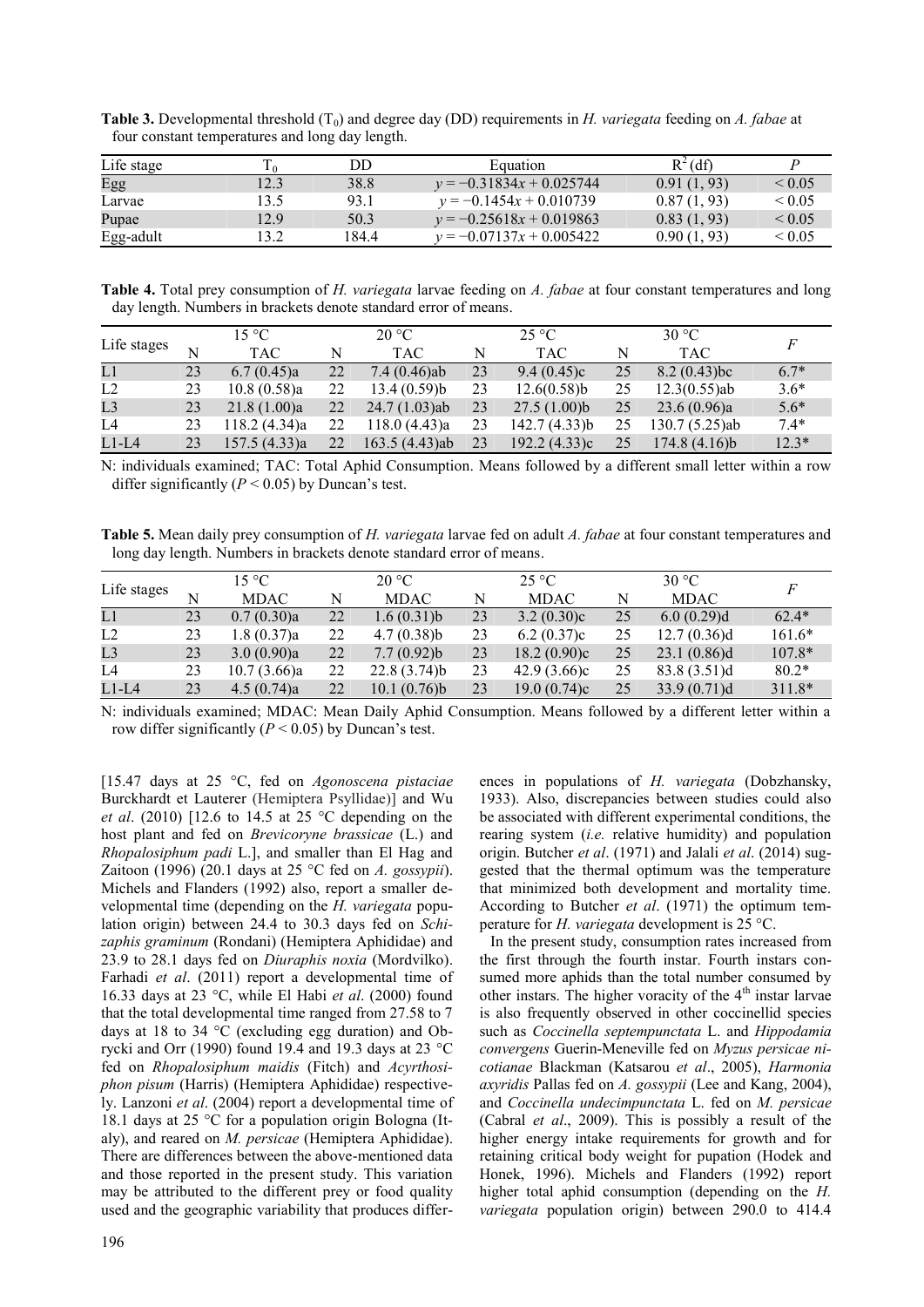aphids and a mean daily aphid consumption of 21.9 to 31.9 aphids fed on *S. graminum* and 192.7 to 505.1 and 13.6 to 37.2 aphids fed on *D. noxia* at 20 °C, respectively. Farhadi *et al*. (2011) found total aphid consumption for the  $1<sup>st</sup>$ ,  $2<sup>nd</sup>$ ,  $3<sup>rd</sup>$  and  $4<sup>th</sup>$  instar larvae 4.93, 9.14, 20.36 and 102.48 aphids for females larvae and 4.56, 8.82, 20.38 and 81.21 aphids for males larvae, respectively, fed on *A. fabae* at 23 °C. The variation among values reported by us and other authors may be attributed to the differences in the prey used, population origin, different experimental conditions, rearing system (*i.e.* relative humidity, temperatures), etc. The variation might be attributed to differences in the size (body mass) of the different aphid species (Bhadauria *et al*., 2001). This variation (Farhadi *et al*., 2011) may be attributed to the difference in origin of the population used (*i.e.* Karaj region, Tehran Province, Iran *vs* Kalamata, Greece). Considerable geographic variation in biological traits within populations of *H. variegata* has been reported (Dobzhansky, 1933; Kontodimas and Stathas, 2005).

Also, comparing our results with those from other studies (e.g. Farhadi *et al*., 2011) shows that factors such as the aphid species on which the predator Coccinellidae feed and rearing conditions can influence the developmental period until adult emergence, general survival and adult longevity. Moreover, as suggested by Francis *et al*. (2000; 2001) in *Adalia bipunctata* (L.), and Giles *et al*. (2002) in *C. septempunctata,* biological characters must be studied as a tritrophic system, predator - aphids - plant. Kalushkov (1998) found that developmental time, mortality and adult weight of *A. fabae* as suitable food for *A. bipunctata* depended on the host plant. Also, the preimaginal developmental time, mortality and size of adult *C. septempunctata* appears to be altered by the biochemical reaction between aphid prey and host plant (Giles *et al*., 2002). As referred by Francis *et al*. (2000; 2001), the allelochemical substances the aphid host plants contain may not only affect the aphid but also the predator.

The variation in adult body weight had a direct effect on various reproductive parameters, most notably on fecundity and the oviposition period of females (Shah and Khan, 2014). Also, Omkar and Srivastava (2003) reported for *C. septempunctata* that increased food intake of suitable prey results in increased weight. In the present study, *H. variegata* consumed the most prey at 25 °C and in the same temperature they developed into larger adults.

The lowest developmental threshold and day-degree found in the present study were 13.2 °C and 184.4 DD. In comparison with our results, pre-imaginal development of a Russian population of *H. variegata* was shown to require 90.2 DD above a lower developmental threshold of 19.7 °C (Michels and Bateman, 1986). For egg development, Honek and Kocourek (1988) reported for the same parameters 8.2 °C and 61.9 DD. Differences in thermal requirements for the development of *H. variegata* could be related with prey species, food quality, whereas discrepancies between studies could also be associated with different experimental conditions (*i.e.* relative humidity).

## **Conclusion**

The results of the present study show that fourth larvae instar are the stages where *H. variegata* are most effective as predators. The optimum temperature as a biological control agent for *H. variegata* was 25 °C. At that temperature, the highest total prey consumption and lowest larval mortality were recorded. For further study, fecundity and life table parameters of *H. variegata* will be worthy of pursuit.

# **Acknowledgements**

We would like to thank the three anonymous reviewers for the insightful suggestions that have aided toward completing this paper.

#### **References**

- ARNOLD C. Y., 1959.- The determination and significance of the base temperature in a linear heat unit system.- *American Society for Horticultural Science*, 74: 430-445.
- BENELLI M., LEATHER S. R., FRANCATI S., MARCHETTI E., DINDO M. L., 2015.- Effect of two temperatures on biological traits and susceptibility to a pyrethroid insecticide in an exotic and native coccinellid species.- *Bulletin of Insectology*, 68 (1): 23-29.
- BHADAURIA N. K. S., JACHMOLA S. S., BHADAURIA N. S., 2001.- Biology and feeding potential of *Menochilus sexmaculatus* on different aphids.- *Indian Journal of Entomology*, 63: 66-73.
- BLACKMAN R. L., 1971.- Variation in the photoperiodic response within natural populations of *Myzus persicae* (Sulz).- *Bulletin of Entomological Research*, 60: 533-546.
- BLACKMAN R. L., EASTOP V. F.,. 2000.- *Aphids on the world's crops: an identification and information guide*, 2 nd edition.- John Wiley and Sons, New York, USA.
- BUTCHER J. W., SNIDER R., SNIDER R. J., 1971.- Bioecology of edaphic Collembola and Acarina.- *Annual Review of Entomology*, 16: 249-288.
- CABRAL S., SOARES A. O., GARCIA P., 2009.- Predation by *Coccinella undecimpunctata* L. (Coleoptera: Coccinellidae) on *Myzus persicae* Sulzer (Homoptera: Aphididae): effect of prey density.- *Biological Control*, 50 (1): 25-29.
- DOBZHANSKY T., 1933.- Geographical variation in ladybeetles.- *The American Naturalist*, 67: 97-126.
- EL HABI M., SEKKAT A., EL JADD L., BOUMEZZOUGH A., 2000.- Biologie d'*Hippodamia variegata* Goeze (Col., Coccinellidae) et possibilités de son utilisation contre *Aphis gossypii* Glov (Hom., Aphididae) sous serres de concombre.- *Journal of Applied Entomology*, 124 (9-10): 365-374.
- EL HAG E. T. A., ZAITOON A. A., 1996.- Biological parameters for four coccinellid species in Central Saudi Arabia.- *Biological Control*, 7 (3): 316-319.
- ELIOPOULOS P. A., KONTODIMAS D. C., STATHAS G. J., 2010.- Temperature-dependent development of *Chilocorus bipustulatus* (Coleoptera: Coccinellidae).- *Environmental Entomology*, 39 (4): 1352-1358.
- FARHADI R., ALLAHYARI H., CHI H., 2011.- Life table and predation capacity of *Hippodamia variegata* (Coleoptera: Coccinellidae) feeding on *Aphis fabae* (Hemiptera: Aphididae).- *Biological Control*, 59 (2): 83-89.
- FRANCIS F., HAUBRUGE E., GASPAR C., 2000.- Influence of host plants on specialist / generalist aphids and on the development of *Adalia bipunctata* (Coleoptera: Coccinellidae).- *European Journal of Entomology*, 97 (4): 481-485.